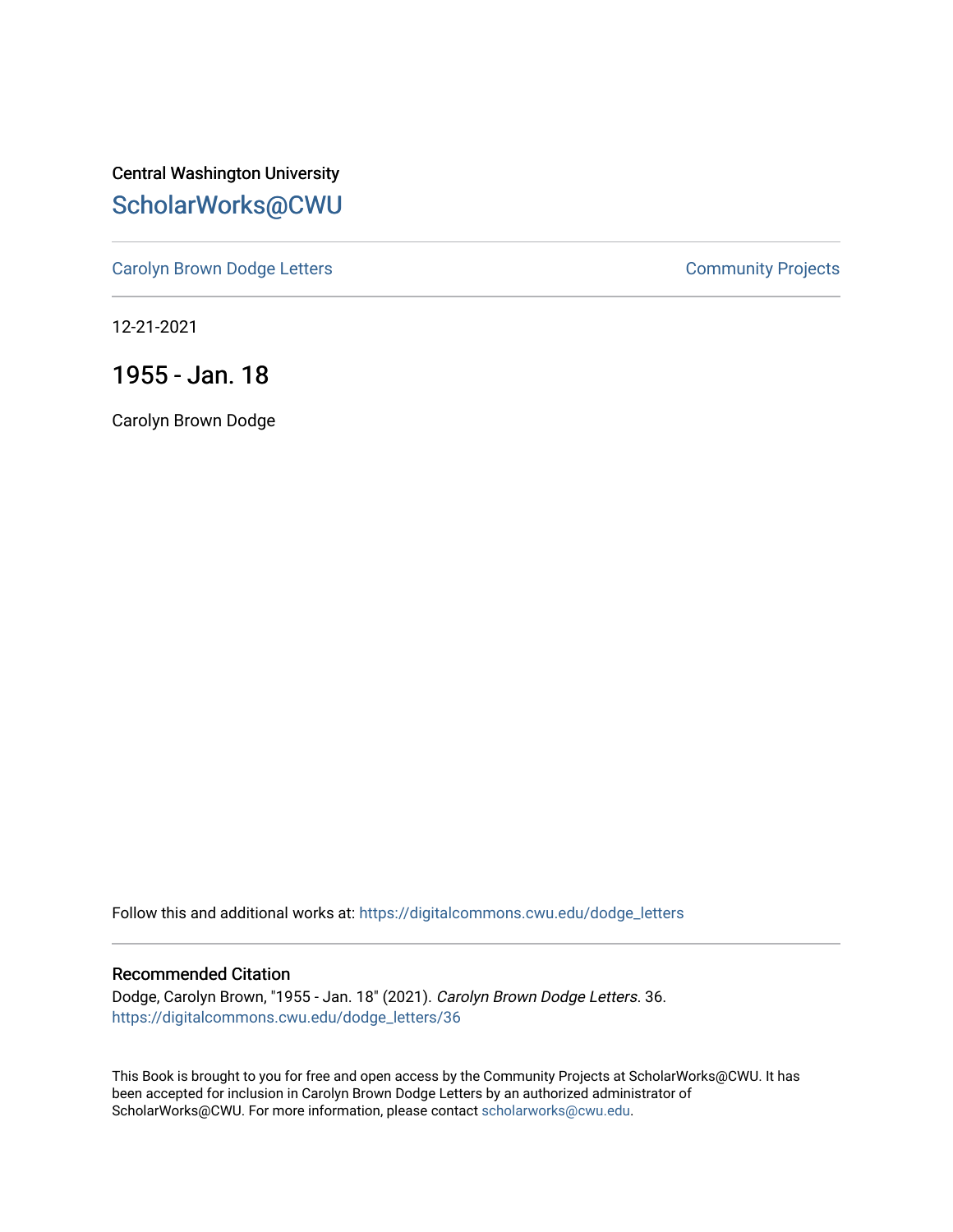## **Letter #3 (blue ink, little green clip)**

## **Envelope**

Mrs. E. H. Robinson Rt 1 Box 22

Sidney, Montana

**Letter**

January 18 –

Dear Carol: Thank you for the good letter. Gee whiz – it was written just four days ago! Had gotten reports of your progress in a letter from Aunt Grace  $\&$  thru Mother and was so pleased  $\&$ surprised that you were getting up  $\&$  around some. I've seen so many cases of months in bed – often in hospital and then many weeks of doing what you are doing now — So you did catch it in time to do some real good by resting & taking it easy. If you can read the signs and then pay attention to them you can "learn to live with your heart" and not have to be a complete "recluse" either. My doctor always has said that they have less concern for the heart case that knows he has the trouble & is prepared to care for it than for the person who plows on until he drops. One of our country school teachers had an attack in school one day, spent six weeks in hospital, two months at home & then attempted to finish her school term – taking it as easy as possible. I visited her one day and she said except for the recent return of the neuritis (or something) in her arm & shoulder blade she'd feel good. I suggested that perhaps her so called neuritis was heart rather than that & wouldn't she call her doctor? Did he think she should be teaching? Well – no – he knew she was but that she shouldn't. She called him next AM. & he said the arm & shoulder pain were probably heart so she went to see him and tho she thought she rested more. Has been teaching ever since too – tho she's careful and her first session was probably fine years ago. She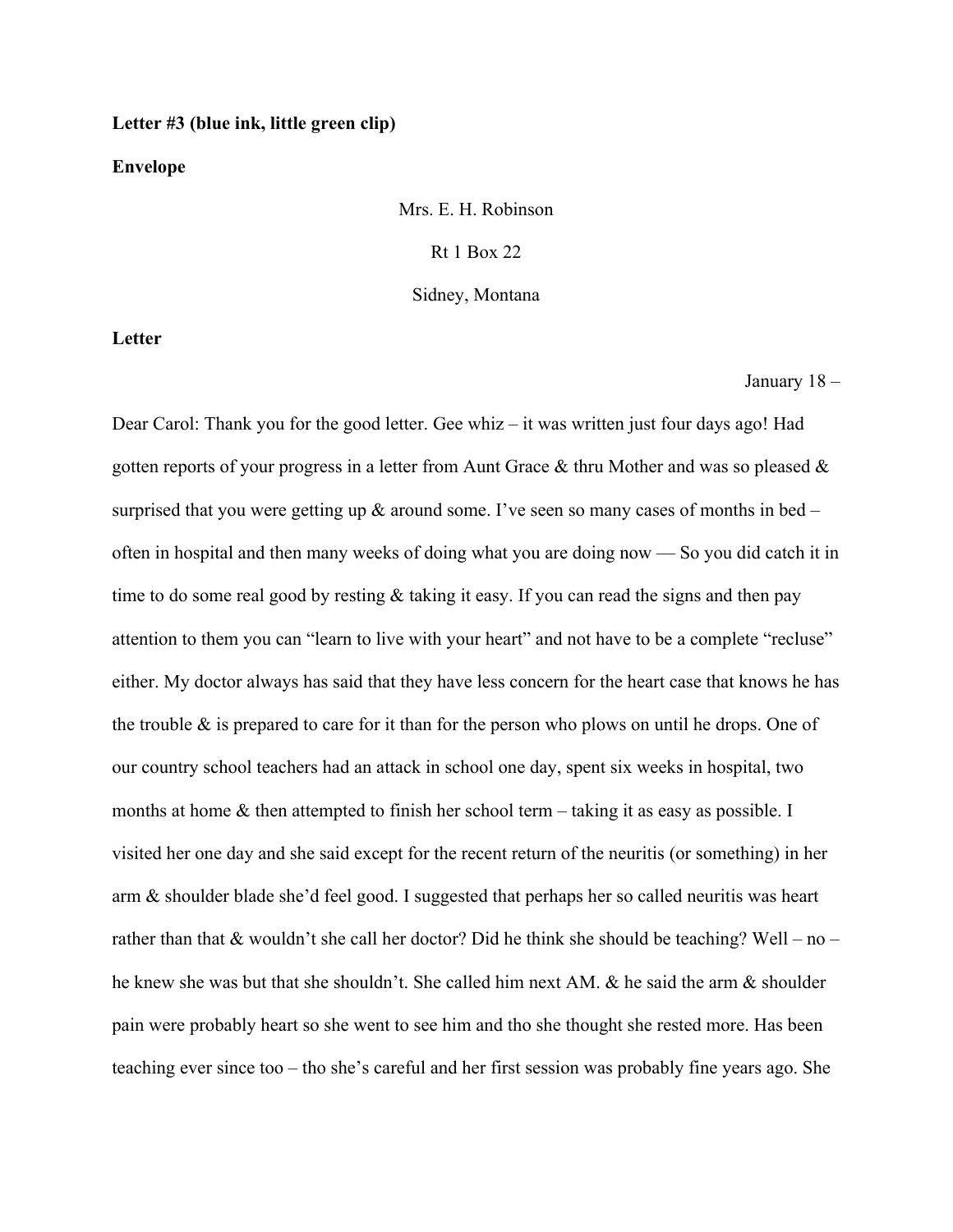is Christian Scientist tho  $\&$  that keeps a person going that might give up otherwise  $\&$  is probably just as well off going! This woman drives twenty miles to her school each morning — & back at nite. It was further by 5 miles when she first got sick & so she found place near school to finish her year. Just another case.

My young blind friend is diabetic  $\&$  has been since early childhood. Blindness often comes in those cases. Ellensburg has an association of the blind so she will probably get into that eventually. So far has not been ready to accept that this is to be her life. Her husband told me she can still see shadows so isn't total yet. I did so wish I could in some little way help her. She must be only about 30 – maybe less.

I saw "Magnificent Obsession" and thot it was wonderful. I'd see it again too given the chance. It had a fine theory of living and the acting was surely wonderful. Did you see the "Glen Miller Story?" I saw it by myself one P.M. in Seattle – the first show the first afternoon of its several weeks showing over there. Then Boynton  $\&$  I saw it here and then this fall it was here at the Drive In & Bill took me to see it  $\dots$  he & one of his college boy friends. And after all the stories I'd heard about the kids & the cars at the drive in theaters, so disgraceful the things that go on —  $\&$  not a drop in the car load that nite. Was I disappointed — after all the rumors! (We were in a De Soto — not a Nash!!!) But I still enjoyed the Glen Miller Story.

Bob came home from school tonite with the big news that he  $\&$  two girls from the hi school chorus are to go to the Northwest Division of the National Music Educators meeting at Eugene Oregon in April. They are chosen from schools of the northwestern states, Montana, Idaho, Washington & Oregon, to sing in a chorus for demonstration purposes for the educators. Teachers are allowed to submit a certain number of students, indications being noted of sections to be filled and the choice is made then — not necessarily by trial but by the need in the group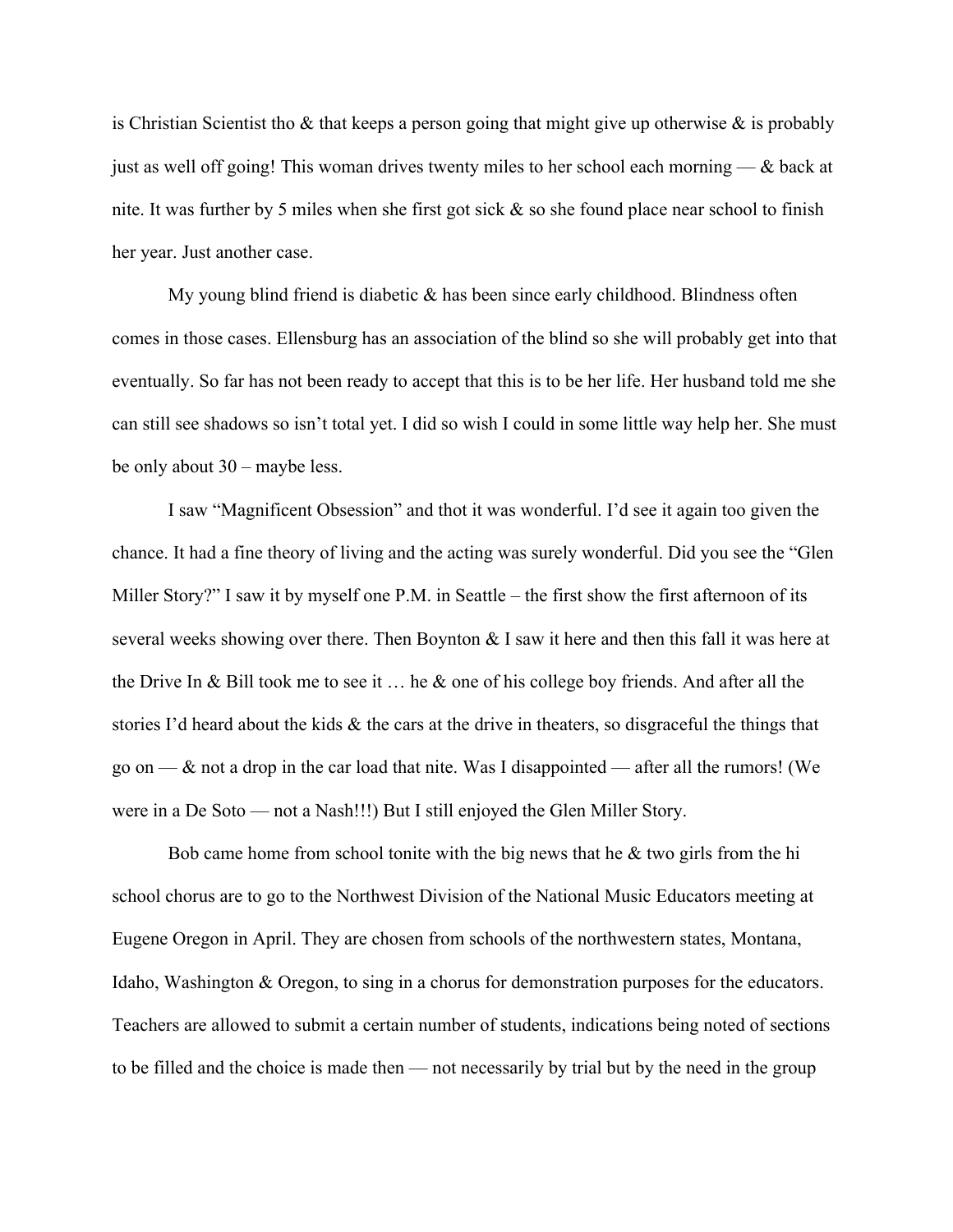for the voices  $\&$  by the experience listed on the students entrance blank. Its been a real advantage to Bob to be a first tenor & he says that probably helped him a lot to get to this conference. He was in the group at Yakima for the chorus for the state meeting of the music educators group. He says too that the local FFA is submitting his name for the national FFA chorus which would mean a trip to Kansas City for the national meeting if accepted. That is just a dream yet tho. With the music festivals coming up tho too – both for the large groups division – a day for each – it looks like busy & musical days ahead. Hope he has what it takes physically to get it in if he is that interested. We not only will be proud of  $\lim$  – we <u>are</u> proud of  $\lim$ . And oh so grateful to have him home yet. Our boys seemed to leave so fast. But Jack is on the last year of service now! We are lucky to have had three. Nothing can take the joy of having had them with us so happily from us — even if they aren't here much any more for the hours of having had them can always be with us. They aren't angels – In fact they are at times disgustingly normal boys – and yet I think I can proudly say they are men who know how to work. I may be partial – Excuse it.

The leather work progresses slowly. I missed last hobby meeting & the work doesn't fascinate me enuf yet to go ahead on my own. Besides it is a noisy hobby & my nerves don't run to noisy hobbies right now. Am taking some adjustments now & surely tensing myself up with leatherwork won't help that neck bone. Couldn't get appointment at oculists until Friday so haven't had eye test either. No – I don't think it is work you should try to do now. You need to avoid arm work I'm sure. By the way I'm told sweeping bad – also bleating and mixing – yes  $\&$ ironing. I would think that a washer and dryer — (automatic) would be a wonderful work saver for you too ... especially if you could have it on main floor. You have to wash differently yes but you learn & wash day need never be hard. Of course your water supply might create a problem for you. Hanging clothes should be against the rules too for you. Now – lay down and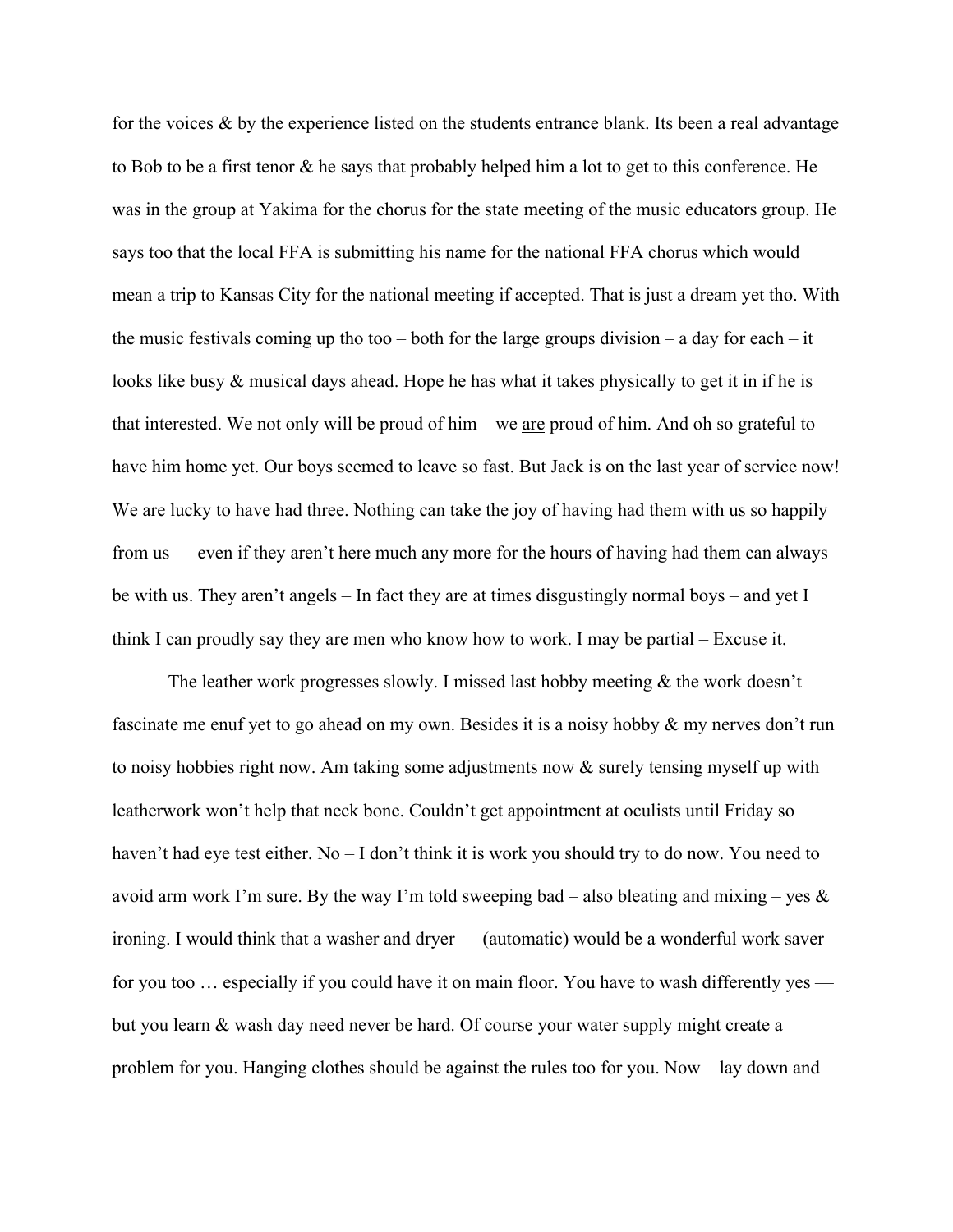figure out a way to get washer & drier & ironer in your house ... even if you don't want them – that will give you something to think about & figure on.

 $No – I've only gotten a start on the upstairs. Boynton left Sunday nite – 6 P.M. by$ Milwaukee for Deer Lodge. Got in there AM. Monday. A college classmate deals in seed spuds there & he & Dodge to make the rounds Monday & then drive to Idaho Falls, Idaho for a potatoe handlers machinery & methods meeting Tuesday (today) – Wednesday a tow from Idaho Falls to Twin Falls for another session there Thursday. If Thursday was repeat of Tuesday he might not stay for it but I reckon I'll hear about tomorrow. He'll undoubtedly talk to the fellows at the warehouse in the  $AM. - & I$  imagine will call us too.

Yesterday was busy with my limit of three batches of clothes washed – limited to that because of hot water. I don't have suds saver  $-\&$  should because then the hot water doesn't run out so fast. I had date for my neck & back work in P.M. & several little deals to take care of in town. Then last nite was the annual meeting of the representatives of contributing clubs to our Ladies Community Lounge. A gratifying project & since I retired from the governing board only last year  $-$  I feel extra interested yet. Four of us went in to the meeting together  $\&$  afterwards "did" the town. I was the chaperone — so designated because of my age rather than actions – and we had fun on our nite out. Sure did hear some stories too. It was really snowing when we came home. And blowing & drifting but temperature now low –  $\&$  all well this A.M. Just made for cautious driving. Of course – being chaperone – I wasn't driving! One of the group was my youngest sister in law — the mother of the red headed Bobby in Life. I shouldn't have mentioned our farm in that picture. Its going to be a let down when you "see" it. But it gave Jack a real lift.

I've been lazy today. Spent the AM. working over the plants, folding & sprinkling clothes & little else. Then rested & read "When New York was Invaded" – a continued story in